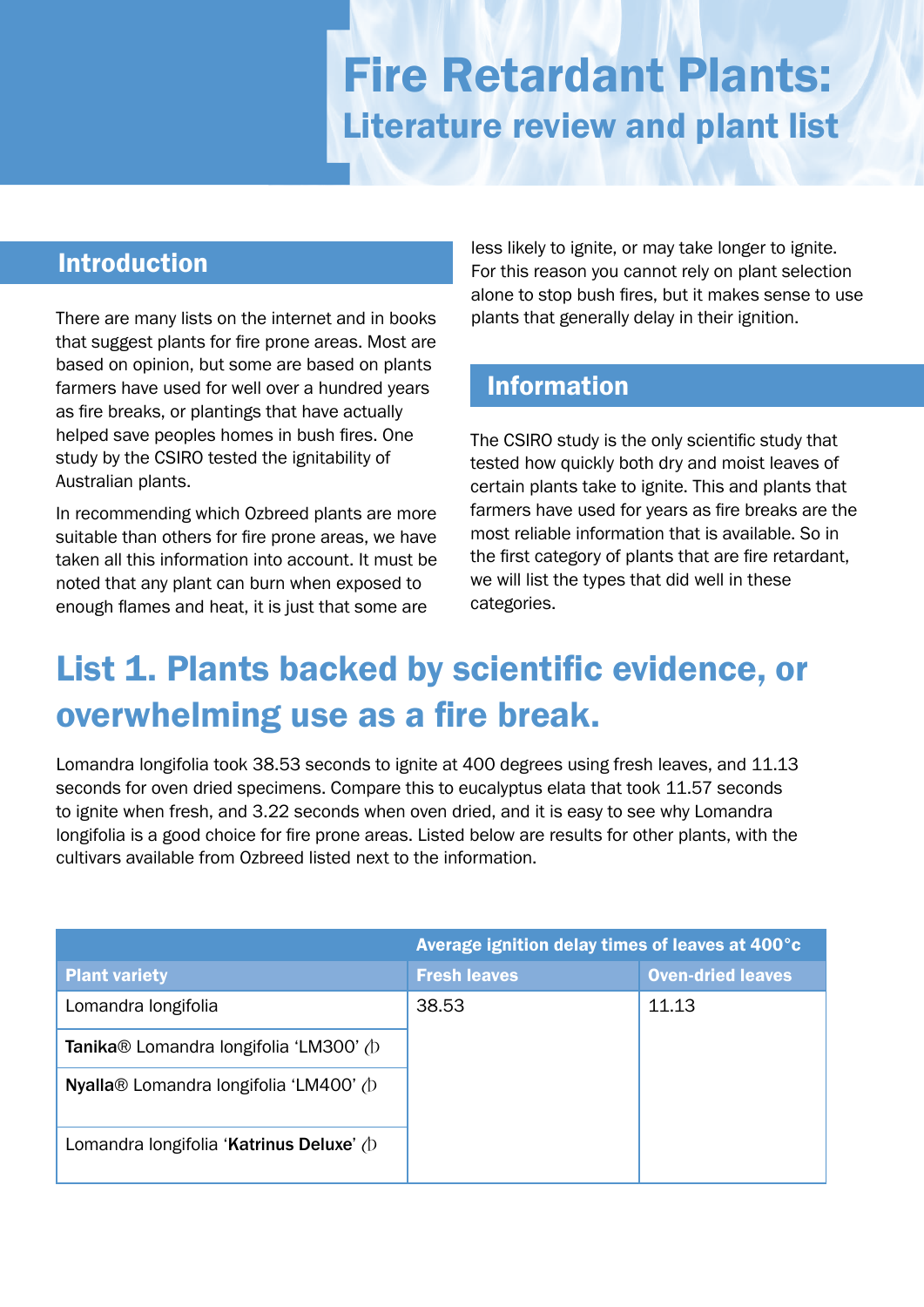|                                                                                                                | Average ignition delay times of leaves at 400°c |                          |
|----------------------------------------------------------------------------------------------------------------|-------------------------------------------------|--------------------------|
|                                                                                                                | <b>Fresh leaves</b>                             | <b>Oven-dried leaves</b> |
| Anigozanthos (Kangaroo Paw)                                                                                    | 40.05                                           | 3.51                     |
| Based on this data, if kept green,<br>Kangaroo Paws will work well. Avoid<br>allowing their foliage to go dry. |                                                 |                          |
| Anigozanthos hybrid 'Gold Velvet' $\Diamond$                                                                   |                                                 |                          |
| Anigozanthos hybrid 'Regal Velvet' $\Diamond$                                                                  |                                                 |                          |
| Anigozanthos hybrid 'Amber Velvet' $\Diamond$                                                                  |                                                 |                          |
| Ruby Velvet™ Anigozanthos hybrid                                                                               |                                                 |                          |
| Casuarina glauca                                                                                               | 43.02                                           | 10.53                    |
| <b>Free Fall™</b> Casuarina glauca 'CASO1' $\Diamond$                                                          |                                                 |                          |

The full CSIRO paper can be found at http://www.aff.org.au/Gill\_ignitibility\_final.pdf

#### Sample of other plant data from study:

| <b>Plant Variety</b>           | Average ignition delay times of leaves at 400°c |                          |
|--------------------------------|-------------------------------------------------|--------------------------|
|                                | <b>Fresh leaves</b>                             | <b>Oven-dried leaves</b> |
| Olearia argophylla             | 14.73                                           | 4.03                     |
| Acacia podalyrifolia           | 16.49                                           | 4.35                     |
| Callistemon citrinus           | 22.61                                           | 7.46                     |
| Eucalyptus sideroxylon         | 18.10                                           | 4.27                     |
| Dodonaea viscosa               | 16.28                                           | 3.84                     |
| Average of all plants in study | 24.34                                           | 6.11                     |

Agapanthus were not in the CSIRO trial as they are an exotic plant, but over one hundred years ago, farmers around Australia planted Agapanthus as fire breaks. In the recent bushfires in Victoria, there are some farmers that claim these plants saved them. Agapanthus' have been one of the most popular plant when it comes to fire breaks. Unfortunately, many are concerned that high seed yielding Agapanthus could in certain wetter regions have weed potential. Even

if this is the case in some regions, there are enough varieties available, including Queen Mum, that have very low seed set compared to the high seed yielding, seed grown types. They are safe selections as far as invasion is concerned, yet will provide the same level of fire protection.

Queen Mum<sup>™</sup> Agapanthus orientalis 'PMN06' (b is a safe low seeding variety that has high water content in its leaves, ideal for using as an attractive fire break.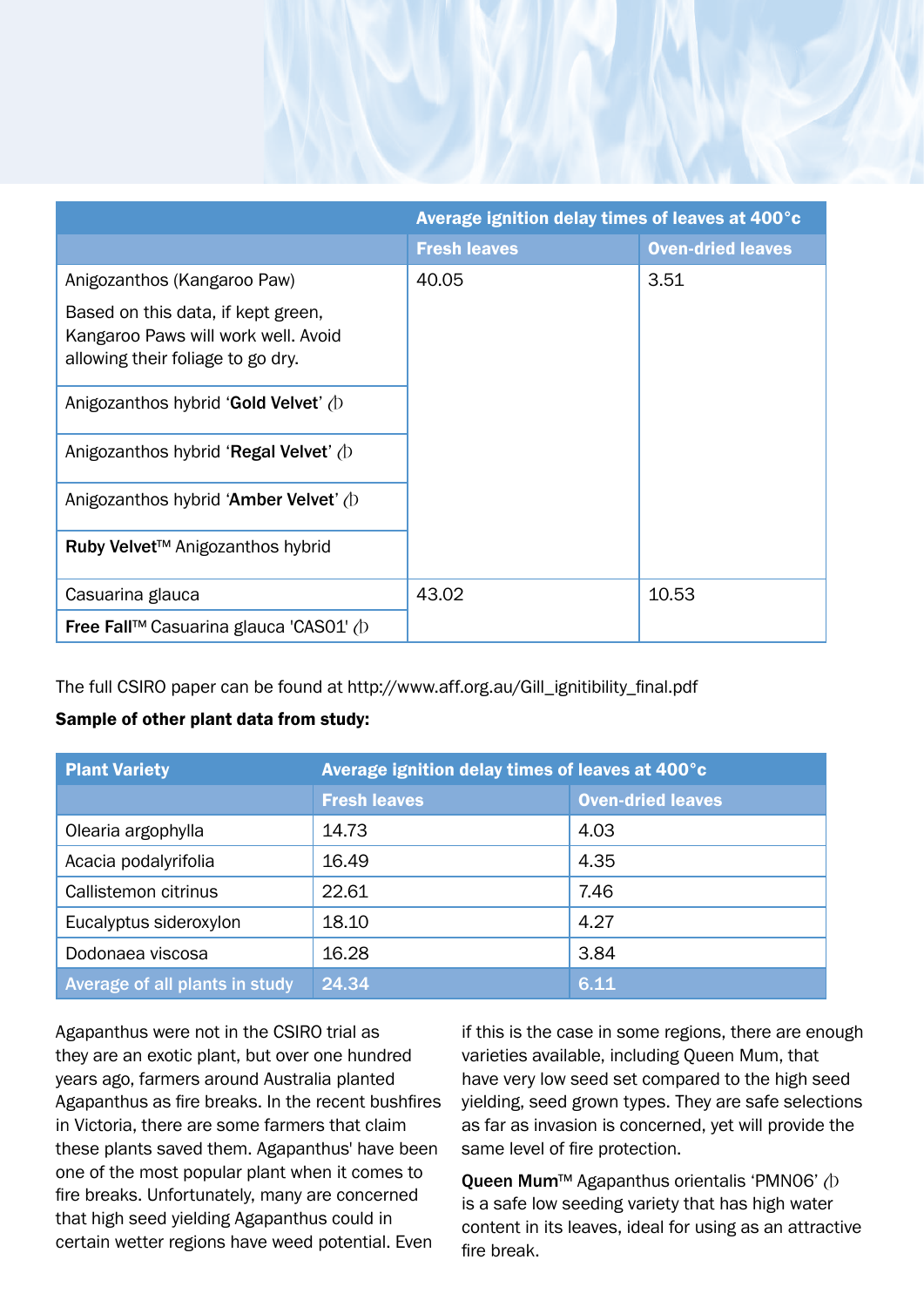## List 2. Ozbreed plants that have the genus and species regularly appear on many lists as fire retardant plants. See bibliography for lists.

#### Strappy Leaf Plants

Blaze<sup>™</sup> Dianella tasmanica 'NPW2'  $\Diamond$ Breeze® Dianella caerulea 'DCNC0' (D Cassa Blue® Dianella caerulea 'DBB03' (D King Alfred ® Dianella caerulea 'JOHN316' (b Little Jess ™ Dianella caerulea 'DCMP01' (D Little Rev™ Dianella revoluta 'DR5000' (b Lucia<sup>™</sup> Dianella caerulea 'DC101' /b Revelation® Dianella revoluta 'DRG04' (b Silver Streak™ Dianella hybrid **Tasred ® Dianella tasmanica 'TR20'**  $\Diamond$ Wyeena® Dianella tasmanica 'TAS300' (b Foliage First Range

#### **Dianellas**

Aranda ™ Dianella caerulea 'DC150' (b Baby Bliss® Dianella revoluta 'DTN03' (b Destiny<sup>™</sup> Dianella tasmanica 'TAS100' (D **Emerald Arch**® Dianella tasmanica 'DT23'  $\Diamond$ Prestige Dianella revoluta 'REV101' (D Rainbow Twist ™ Dianella prunina 'DPV308' (D Utopia ® Dianella revoluta 'DP303' (D Phormiums Chocomint Mist ™ Phormium tenax 'PHOS4' (D Flamin'® Phormiuim tenax 'PHOS3' (b

| <b>Sweet Mist ® Phormium tenax 'PHOS2' (D)</b>                           |  |  |  |
|--------------------------------------------------------------------------|--|--|--|
| Liriopes                                                                 |  |  |  |
| Amethyst ™ Liriope muscari 'LIRTP' (D                                    |  |  |  |
| Isabella® Liriope muscari 'LIRF' (D                                      |  |  |  |
| <b>Just Right</b> <sup>®</sup> Liriope muscari 'LIRJ' (D                 |  |  |  |
| Pure Blonde <sup>™</sup> Liriope muscari 'LIRBLONDE' (D                  |  |  |  |
| <b>Native Shrubs and Ground Covers</b>                                   |  |  |  |
| Purple Fusion <sup>™</sup> Scaevola humilis 'PFS100' (D                  |  |  |  |
| Yareena™ Myoporum parvifolium 'PARVO1' (D                                |  |  |  |
| Aussie Rambler <sup>™</sup> Carpobrotus glaucesens<br>'CAR10' (b pending |  |  |  |
| <b>Advanced Trees</b>                                                    |  |  |  |
| Pinnacle™ Syzigium australe 'AATS' (D                                    |  |  |  |
| Luscious <sup>®</sup> Tristaniopsis laurina 'DOW10' (b                   |  |  |  |
| Red Head Acmena smithii 'BWNRED' (b                                      |  |  |  |
| Sublime <sup>™</sup> Acmena smithii 'DOW30' (D                           |  |  |  |
| <b>Encore Azaleas</b>                                                    |  |  |  |
| Autumn Royalty <sup>™</sup> Rhododendron hybrid<br>'CONLEC' (b           |  |  |  |
| Autumn Twist™ Rhododendron hybrid<br>'CONLEP' (b                         |  |  |  |
| <b>Hardy Exotic Range</b>                                                |  |  |  |
| Cosmic White™ Raphiolepis indica 'RAPH01' (b                             |  |  |  |
| Double Gold™ Gazania hybrid 'GT20' (b                                    |  |  |  |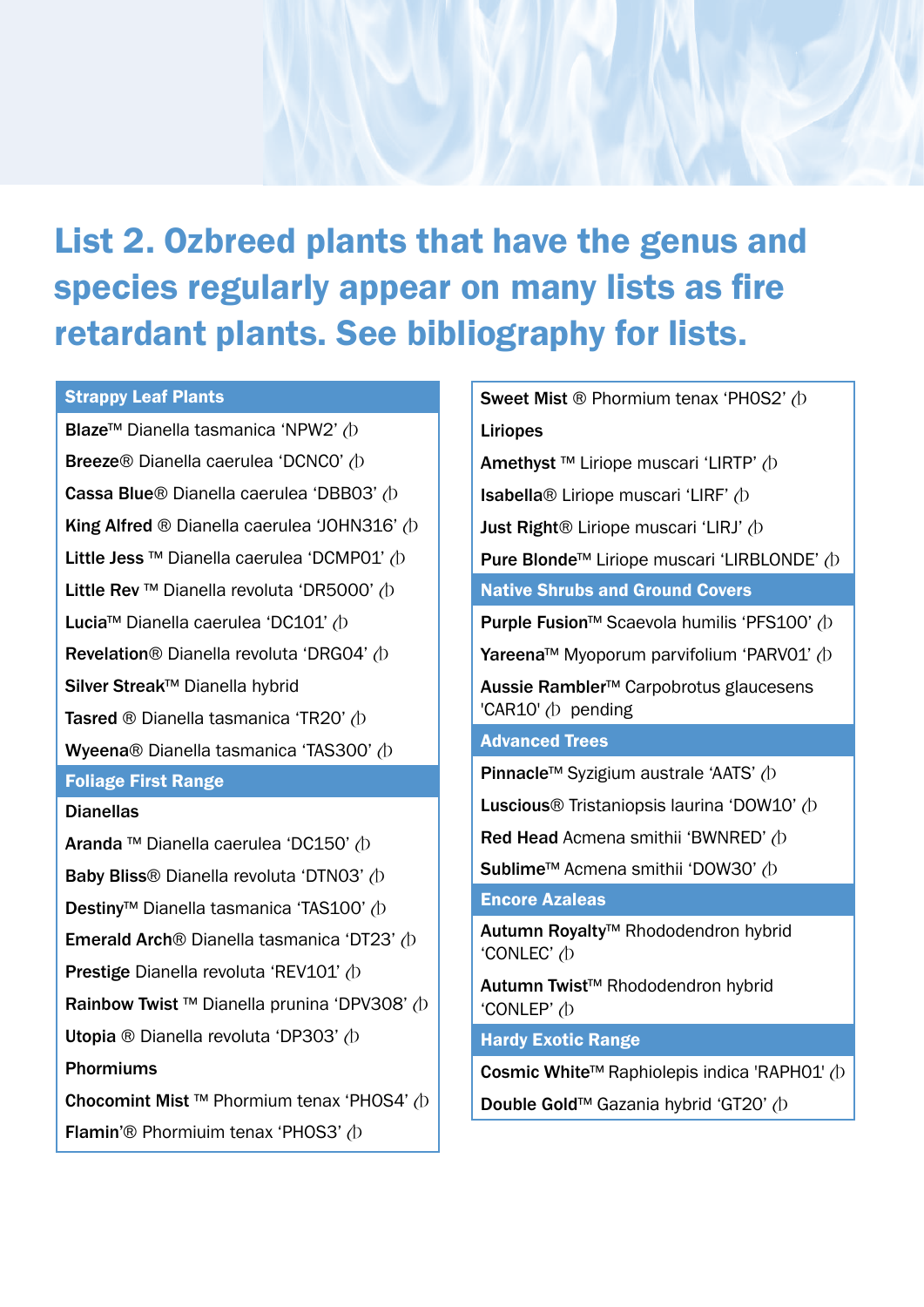## List 3. These fire retardant plants have been selected based on their appearance in some of the lists, or the fact that they need some extra management criteria.

| <b>Plant Name</b>                                                        | <b>Extra management criteria</b>                                                                                    |
|--------------------------------------------------------------------------|---------------------------------------------------------------------------------------------------------------------|
| Flirt™ Nandina domestica 'MURASAKI' (b                                   | If it looks dry, prune back. Usually only<br>required every few years.                                              |
| Blush <sup>™</sup> Nandina domestica 'AKA' (b                            | If it looks dry, prune back. Usually only<br>required every few years.                                              |
| Mundi™ Westringia fruticosa 'WES05' (b<br>Naringa™ Westringia 'WES01' (b | Ensure they do not get dry looking foliage.<br>Prune each 1 to 3 years to achieve this,<br>depending on conditions. |
| Meema™ Hardenbergia violacea 'HB1' (D                                    | Ensure it does not get dry looking foliage.<br>Prune each 1 to 2 years to achieve this,<br>depending on conditions. |

Please Note: In fire prone areas, with any plant, whether it be in category 1, 2 or 3, it is recommended that it be pruned should the foliage go brown.

### **Discussion**

For areas that receive very little care, plants from group 1 and 2 are a better choice. However, they will need pruning in fire hazard times should they brown off, it is just less likely they will. A lush green garden or turf will reduce fire hazard. Any green lawn regardless of type will work well. Keep areas well mown around buildings in fire hazard periods. Low water lawns such as Zoysia will help for these areas, as will their reduced mowing requirements.

**Disclaimer:** Ozbreed provides this information in good faith, but by using this information you understand Ozbreed or the authors cannot and will not be held liable for damage or loss incurred due to a fire should this advice be used in selecting plants. As stated earlier, any plant can burn given the right conditions.